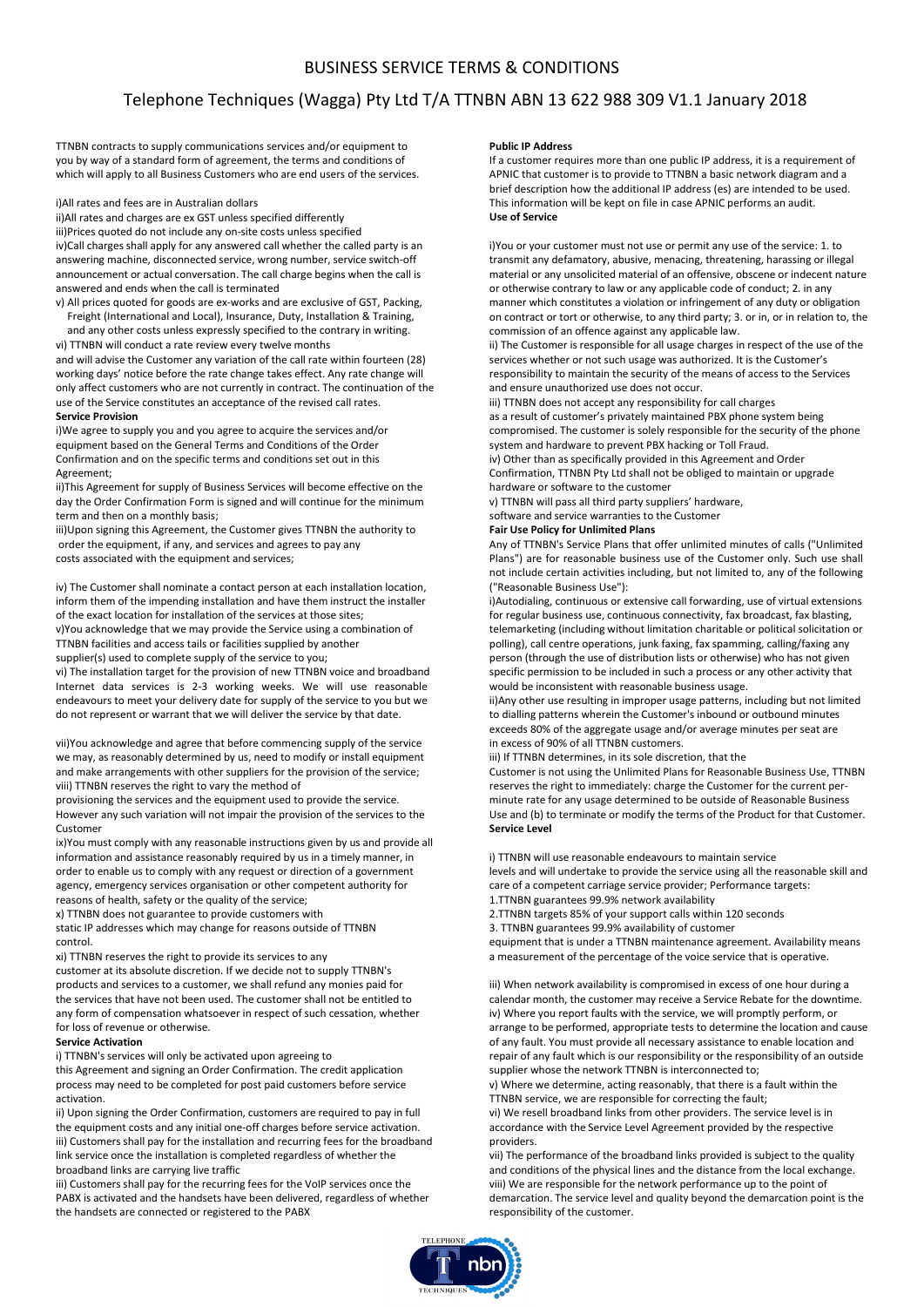ix)We provide free basic technical support remotely during business hours between 8.30 to 5.00pm, Monday to Friday (excluding public holidays) AEST for the part of the network service that we provide, and do not provide support for any part that is not supplied by TTNBN.

x) For after-hours and weekend support, TTNBN will charge

an after-hour support fee per request, and undertakes to respond back to the customer within an hour. The time taken to resolve the problems/faults may take longer than this.

xi) There will be a fee charged for on-site technical support by TTNBN staff. The fee must be agreed before TTNBN staff goes on-site. If it is not agreed in writing it will be charged at \$145 Inc GST per hour plus travel costs.

xii) We are not responsible for any fault which is within the network of any interconnected other supplier. We will notify that other supplier of the fault and request that the fault be corrected promptly but will bear no further liability or responsibility.

xiii) The following exclusions are applicable: 1.unavailability due to customer environmental issues such as lack of air conditioning and power brown-out or outage at the Customer site will not be accepted 2.unavailability due to excessive traffic as a result of activity such as spamming, virus attacks and denial of service will not be accepted 3.major cable cuts, acts of god, war, Government directions and strikes and lock-outs are excluded from the service level targets xiv) Where payments to TTNBN for equipment and/or services are overdue the Customer will not be entitled to claim a rebate for network unavailability.

#### **Service Order Cancellation**

TTNBN will refund the customer premises equipment only if customer cancels the service within 10 days of customer's order confirmation date. The refund is subject to the following conditions:

i) the service order cancellation is received in writing

ii) the equipment has been purchased directly from TTNBN with proof of purchase

iii) the equipment has not been damaged or tampered with in any form

iv) the original packaging remains intact v) customer pays a restocking fee of 20% of the equipment value, and

vi) Customer pays for the freight of the equipment to TTNBN Wagga Office

vii) Once off set-up fees and other charges are not refundable.

## **Termination**

i) After expiration of the contracted term, either party may terminate the supply Agreement by giving 30 day written notice to the other, provided that such notice does not take effect on any day other than the last day of the billing period.

ii) You may terminate the service at any time prior to expiry of the Contracted Term by: giving us 30 days written notice of your intention to terminate, provided that such notice does not take effect on any day other than the last day of a calendar month paying us all outstanding fees and charges incurred by you until TTNBN receives a written notice from you; and paying us an amount calculated by multiplying the minimum monthly fee, payable by you under this Agreement, by the remaining months of the Contracted Term plus any fixed costs and the cost of the equipment, if applicable. The remaining months are calculated from the date the service agreement is signed by the customer

iii) We will not refund any equipment, any costs and payments if you terminate the service agreement. We may without liability terminate the supply of the service or part of the service to you with immediate effect if: a. you default in the payment of any charges by the due date and fail to remedy such default within 14 days of written notice from us b. you default in the performance or observance of any obligation under this Standard Agreement and, in the case of a breach capable of remedy, you fail to correct that breach within 14 days of written notice from us c. we reasonably suspect fraud or misuse of the service on your part

iv) Either party may at any time without liability terminate this Agreement, with immediate effect from the date of service of a notice (or with effect from such later date as the Affected Party may nominate in such notice), if an Insolvency Event occurs with respect to the other party. On termination for any reason all charges and other amounts owing by you to us shall become immediately due and payable. Although we will endeavour to give you as much notice as reasonably practicable, we may, without liability, suspend the service immediately (including without notice): if we are required to comply with an order, instruction or request of a government agency, emergency services organisation or other Australian government authorities, if we are required to undertake emergency repair, maintenance or service of any part of the TTNBN service facilities, if it is reasonably required to reduce or prevent fraud or interference within the TTNBN service facilities; or as an alternative to the exercise of our rights of termination under this Agreement. On termination the Customer's right to use the Services ceases immediately. The Customer agrees to not hinder TTNBN in doing all things necessary to recover and remove TTNBN equipment from the Customer premises. Termination will not affect any rights or liabilities that have already accrued to either party nor will it affect any provision which is expressly or by implication interned to operate after

## termination.

#### **Service Re-location**

i) Customer is liable for fees & charges payable in relocating its TTNBN VoIP and/or broadband Internet services to another location required by customer.

ii) Customer is solely responsible for any materials and labour man-hours which may be required to effect the re-location.

iii) Customer's service agreement with TTNBN shall re-start

with the same period as before the re- location.

iv) Should broadband service not be available in the new location for whatever reasons, customer is liable to pay a cancellation fee.

#### **Billing**

i)We will endeavour to invoice you monthly but reserve the right to bill at different intervals. We will provide you with a breakdown of the fees and charges payable in each invoice. Our records will be conclusive evidence of usage of the service and the charges payable by you. Notwithstanding this, you may dispute an invoice you reasonably believe that you are not liable to pay the charges because of an inaccuracy, omission or error in the invoice. For the avoidance of doubt, this does not affect your obligation to make payment in full by the due date. If the parties agree that the dispute is valid, your account will be credited the relevant amount.

ii) We will invoice for, and you will be liable for all charges in respect of the service commencing on and from the service start date.

iii) Unless otherwise expressly stated in the Agreement or Order Confirmation, we will bill you: a. in advance for installation and hardware related charges; b. in advance for recurring services; and c. in arrears for call

#### charges.

iv) Processing and verification procedures (including delays in receipt of billing information) may mean that not all charges during the period covered by a bill can be included in that bill. We may include those charges in subsequent bills. v) We reserve the right to re-issue any bill if any error is subsequently discovered.

vi) You are liable for all charges whether or not you authorised the particular use of the service by another person and you will continue to be liable for the charges if you allow another person to occupy your premises or use the service. vii) Invoices shall be deemed to have been received by customer on the date the invoice is generated.

### **Billing Dispute**

i) In the event that a Customer disputes part or whole amount of any invoice, the Customer shall send notice to TTNBN in writing (via email or letter) setting out the objection to the disputed amount within seven (7) working days in receipt of the said invoice. Such notice shall contain the following information: date and number of disputed invoice amount in dispute reason for dispute; and supporting documentation as appropriate

ii) TTNBN shall use reasonable endeavours to resolve the

dispute within thirty (30) days of receipt of the Notice.

iii) Customer shall pay the undisputed portion of the amount due in the invoice and may withhold the payment of the disputed portion until the time the amount is determined. Upon determination, if TTNBN proves the disputed portion correct, customer shall pay the amount due plus interest, at the rate of one point five percent (1.5%) per month on said amount from the invoice due date. However, if the customer is proven correct, TTNBN will then issue a credit note to the customer.

iv) In the absence of resolution of the dispute within sixty (60) days, TTNBN and customer shall mutually agree on and appoint a single arbitrator to resolve the dispute. The decision made by the arbitrator shall be final and binding upon both Parties.

v) Customer shall not be excused from its obligations to pay TTNBN for the Services invoiced based on a claim that fraudulent calls comprise, or may comprise, a portion of the invoiced Services. In no case shall fraudulent calls form the basis for disputing an invoice pursuant to this Terms and Conditions.

#### Payment

i) Where a minimum monthly fee is specified and agreed in the application for service, that amount will apply even if you have incurred lower usage or no usage in that calendar month.

ii) You must pay all fees and charges by due date. Failure to make payment will constitute a material breach of the contract such that TTNBN has the rights to, or may immediately, suspend and/or terminate any or all of the service, provided that ten (10) business days notice of such suspension or termination has been provided to you by TTNBN and the relevant invoice still remains outstanding.

iii) We reserve the right to charge interest at 1.5% per month on any part of the charges or any applicable tax not paid to us by the due date. You will be liable to pay to us all expenses (including reasonable legal costs and expenses and the fees of our debt recovery agents) incurred by us in relation to recovering payments due under this Standard Agreement.

iv) We reserve the right to withdraw any discounts that you receive from us in connection with the supply of the service where payment is not received. v) The charges for the service do not include any amount on account of tax. If any tax is payable by us in relation to, or on any supply under or in connection with, this Standard Agreement, we will increase the charges or charge you an